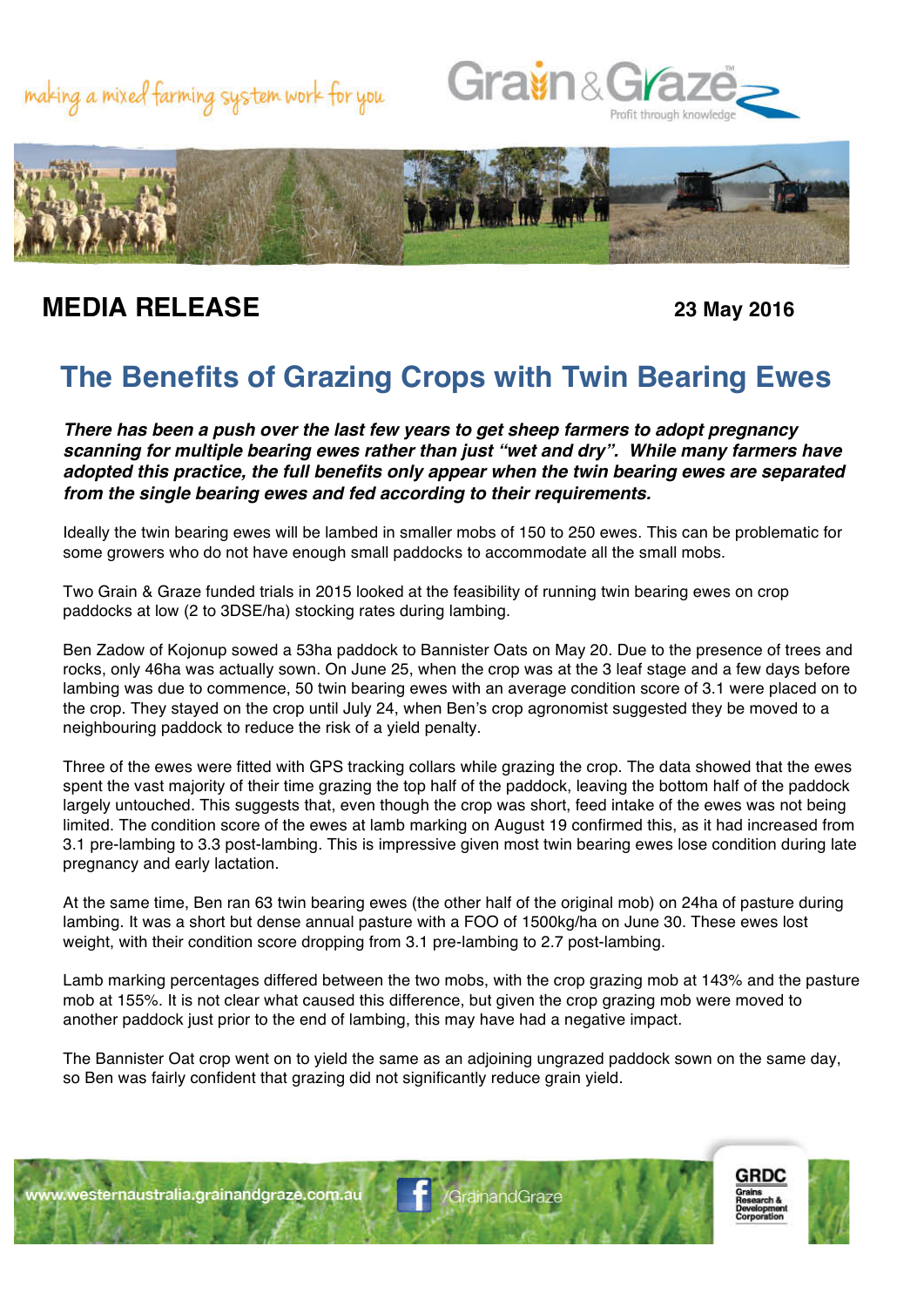## making a mixed farming system work for you









The Walebing twin bearing ewes that grazed pasture and were supplemented with pellets

The Walebing twin bearing ewes that grazed crops and weren't supplemented

In Walebing, Michael Humphrey sowed a 140ha paddock to Scope Barley in early May. The paddock contained a small area of trees and salt land. On June 23, when the crop was at the early tillering stage and a few weeks before lambing was due to commence, 178 twin bearing ewes with an average condition score of 2.4 were placed on to the crop. They stayed on the crop until August 5, when they had finished lambing.

The Scope barley crop had a FOO of 384kg/ha when the ewes entered the paddock. Although this doesn't sound much, the upright nature of the crop ensured animal intake was high. Feed quality testing revealed the crop was very high in both energy (13.6MJ/kg) and crude protein (39%). This combination of high feed quality and high feed availability saw the ewes increase in condition score from 2.4 pre-lambing to 2.9 post-lambing.

At the same time, Michael ran 95 twin bearing ewes (the other half of the original mob) on 19ha of pasture during lambing. Due to the very tough season, the FOO of the ryegrass dominant pasture was only 185kg/ha on June 23. The ewes were supplemented with 600g/hd/day of EasyOne pellets both prior to and during lambing. Feed testing showed the pasture contained 10.5MJ/kg of energy and 27% crude protein, both significantly less than the crop. The ewes on pasture went from condition score 2.5 pre-lambing to 2.6 postlambing.

The lamb marking percentages differed between the 2 mobs, with the crop grazing mob at 141% and the pasture mob at 154%. It is not clear what caused this difference.

A small area of the Scope barley crop was fenced off and left un-grazed so the impact of grazing on grain yield could be determined. Using the DAFWA weigh trailer, cuts at harvest were taken and revealed no impact from grazing with both sections yielding a handy 3.3t/ha in such a dry season.